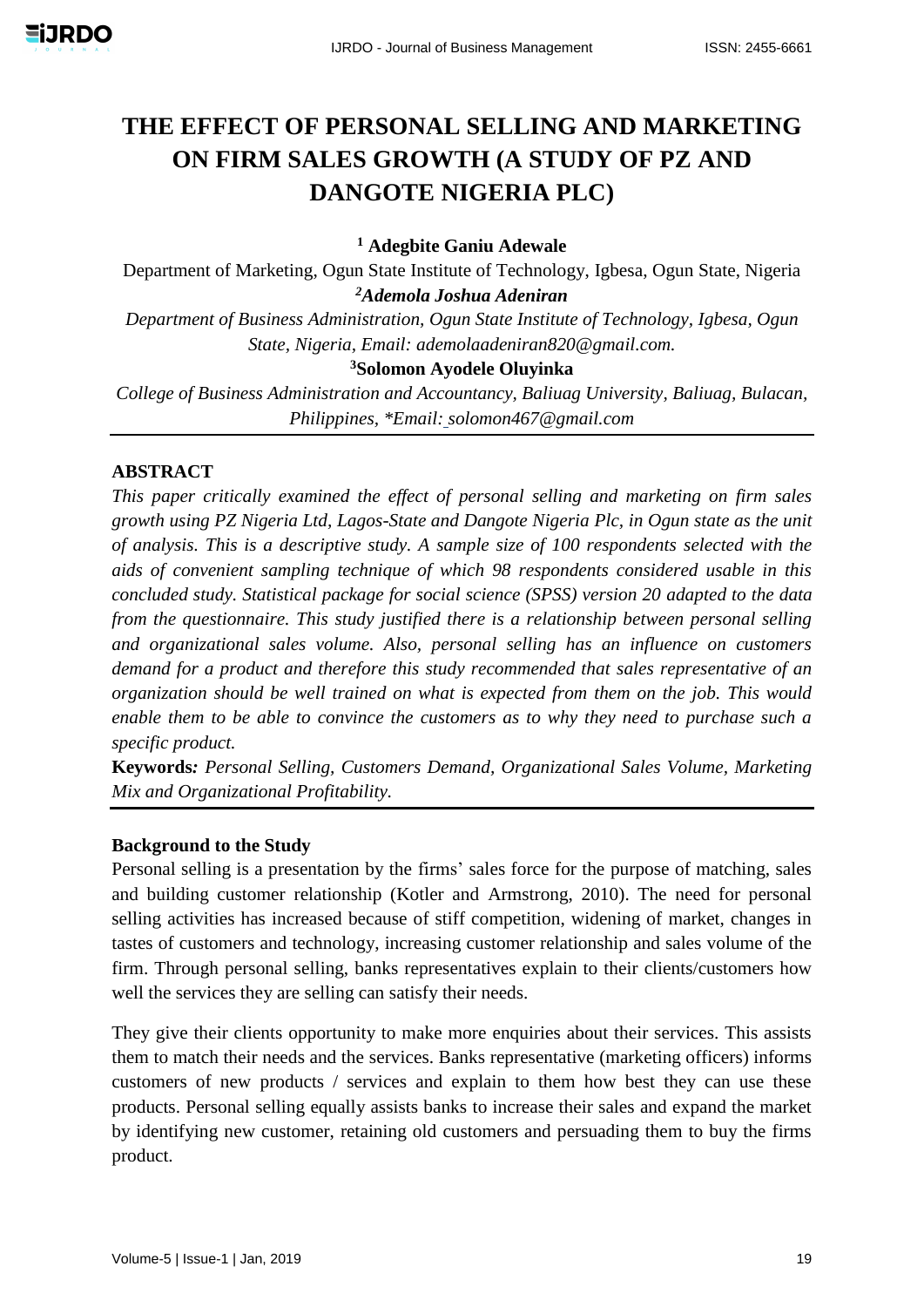Olumoko et al (2012) a product that is well conceived and produced through the combination of most modern technologies and the best of inputs cannot sell itself. There is the need for the existence of such product to be made known to the target market. A good or service should respond favorably to the marketing mix which will result to the full performance of any good or service in the market. However, an important element of the marketing mix is promotion, otherwise known as marketing communication. This is an element that brings the existence of product or service to the awareness of consumers or clients. It further educates both potential and actual buyer of a product on the usage, benefits, availability, price and other features of the particular product.

Several studies agreed that personal selling has influence on sales. For instance, Akinyi (2011) carried out a research and affirmed that personal selling had effect on sales which turned out to be different from the study of Musyoki (2009) who justified there is no significant difference effect on sales. However, the difference may have been caused by geographical difference as Akinyi carried out her research in rural setting while Musyoki carried out research in town setting. Akinyi's finding was consistent with Kivuva (2003) that, those products which are on personal selling tend to have more demand than those which do not. Due to differences in findings that might be traced to locations and unite of analysis. Thus, researcher needs to find out if personal selling can have influence on sales among distributor outlets in Nigeria context.

Manufacturing industries such as PZ and Dangote Nigeria Plc suggested adopting personal selling in their operations to remain relevant in the market place that is full of competition, to enhance the customer relationship, and increase sales volume. Thus, appeal towards the concept personal selling attracted this study to investigate whether personal selling could be adopted in the banking industry and unravel positive impact of personal selling on the productivity (sales volume, building customer relationship, customer retention).

#### **Statement of Research Problems**

Personal selling could be suggested as a cornerstone towards building several relative advantages including strong customer relationship; increase in sales volume, customer retention, and the needs of customers, taste and preferences of customer, stimulating the demand of firms' products. In addition, through personal selling, information is provided about the relevant of products/services in order to reduce the risk involve in purchase and use; create awareness, arouse desire and interest

Firms make large investments in personal selling in response to several major trends: products and services are becoming increasingly sophisticated and complex. Competition has greatly increased in most product/services areas and demand for quality, value, and service by customers has risen sharply. In response to these trends, personal selling seems to offer solution to these trends. Personal selling implies direct communication with customers. This is the process of developing relationship, through identifying customers' needs, designing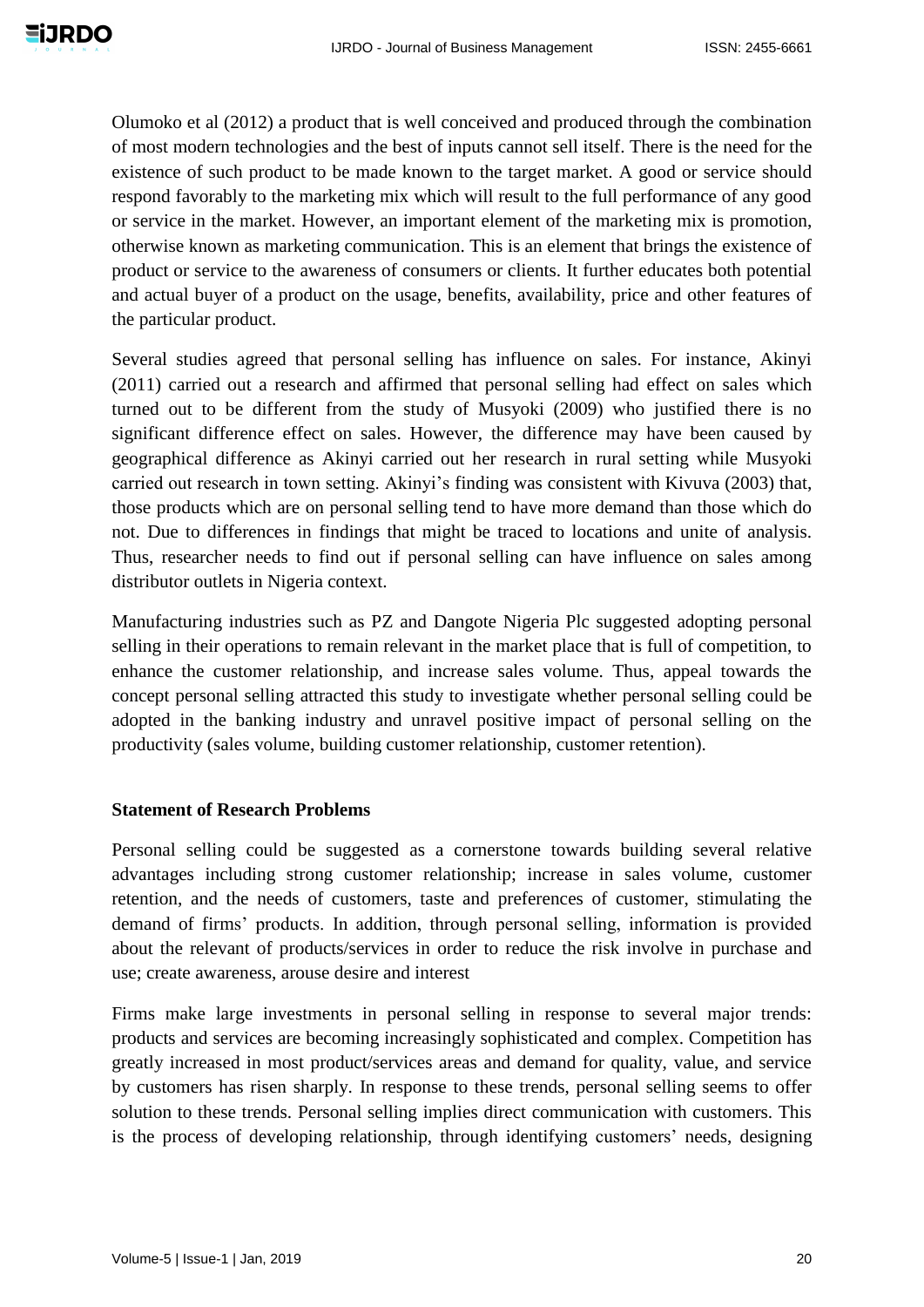and providing products based on these needs, as well as tailoring marketing communication strategies that facilitate his purchase decision making process.

Despite the immense contributions of personal selling to different business organizations, critics still fail to recognize it as a marketing strategy to reckon with. They tend to lay many emphases on variables such as advertising, publicity, sales promotion etc. They believe that personal selling is expensive and does not bring quick response to product offering and increase sales volume. However, Sales representative of mobile phones fail to persuade prospective customers to buy and do not provide the necessary information that can motivate potential buyers to buy products and services that can be of benefit to them.

Indeed, by showing less emphases on personal selling such marketers and organization as a whole fail to understand the fact that personal selling apart from inducing, gathering market information also help customers to know the features of the product, their price, important and how such product can be used. Also, it was observed that this problem is worsened by the fact that some of the sales persons are half back and lack the ability to express their sales properly not only that it was observed that most sales persons lack the ability to possessing self-confidence. Also it was observed that the sales people are not good listeners. The sales people do not allow the customers to talk with them Udeagha (1999). In spite of all the positive attributes of personal selling, does it actually impact on the sales volume? Is it actually true that exposure to personal selling influence customers' demand for product? If yes, then to what extent? Therefore, there are needs to have a literature back up for this study.

## **Literature Review**

Overview of personal selling, procedure and stages of personal selling, importance, sales and profitability volume of a firm shall be reviewed in this study

## *Personal Selling: Overview.*

Personal selling is a direct spoken communication between sellers and potential customers, usually in person but sometimes over telephone. Personal selling serves as a communication bridge between the organization and the target audience. It is effective because it permits a direct two-way communication between buyer and seller. This gives the organization a much greater opportunities to investigate the needs of their consumers and a greater flexibility in adjusting their offers and presentation to meet these needs (Perreault and McCarthy, 2000; Doyle and Stern, 2006).

According to Kotler and Armstrong (2010) in today's hyper-competitive markets (including manufacturing industry) buying is not about transaction anymore; Company salespeople must know their customers businesses better than customers do and align themselves with customers' strategies. Personal selling remains an essential promotional mix element that listens to customers, assess customer needs, and organize efforts to solve customers' problems.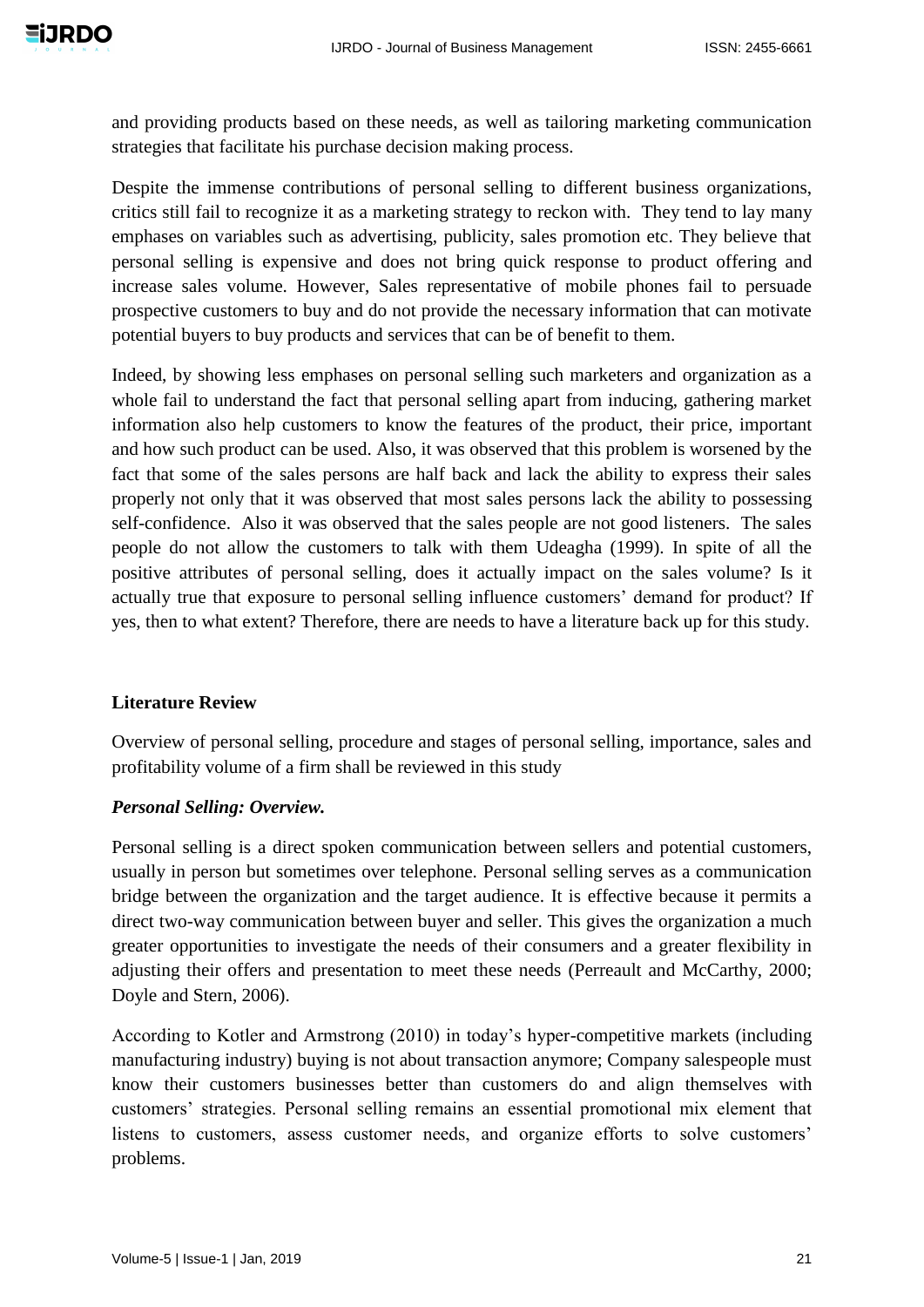Personal selling (PS) is the most expensive form of promotion. In essence PS involves the building of relationship through communication for the purpose of creating a sales transaction. Weitz and Castleberry (2004) study defined personal selling as an interpersonal process whereby a seller tries to uncover and satisfy buyers' needs in a mutual long term manner suitable for both parties. Thus, personal selling affirmed to be an interpersonal communication relating to the goods and services. Engel & Kollat (2011) affirmed that communication is the most basic activity for the sales representative during personal selling and exchange; It is a social situation involving two persons in a communication exchange. Success depends on how well both parties achieve a common understanding enabling mutual goal fulfillment through social interaction (Kotler, 2013). Furthermore, Weitz et al (2004) states that the role of sales representative is to engage and collect information about a prospective customer, develop a sales strategy based on that information, transmit a message that implements organizational strategy, evaluate the impact of these messages and make adjustments upon this evaluation.

Kotler (2013) noted that personal selling is a useful vehicle for communicating with present and potential buyers. Personal selling involves the double ways flow of communication between a buyer and seller often in face to face encounter designed to influence a persons or groups purchase decision. However, with advances in technology, personal selling also takes place over the telephone, through video conferencing and interactive computer links between buyer and seller though personal selling remains a highly human intensive activity despite the use of technology. Personal selling serves three major roles in a firms overall marketing effort. Salespeople are the critical link between the firm and its customers; salespeople are the company in a customer's eyes. They represent what a company is or attempts to be and are often the only personal contact a customer has with the company; and lastly, personal selling may play a dominant role in a firms marketing program (Kotler, 2013).

Personal selling creates a greater level of participation in the decision process by the vendor especially when combined with tailored messages in response to the feedback provided by the buyer (Fill, 2009). However Cravens, (2012) argues that since personal selling messages are not controlled, they may lead to inconsistency which in turn leads to confusion of the client. Therefore the messages presented by the sales personnel should be regulated and the time they spend with the prospects limited to avoid jeopardizing the communication process, (Pierrcy et al., 2004).

#### *Procedure and Stages of Personal Selling*

The following are the seven underlying process and stages that firms must carry out in other to achieve an effective personal selling communication. *Pre-sale preparation stands for stage one*, selection, training, and motivation of sales persons.

The sales personnel must be knowledgeable of the firms; its products/offerings, the market environment, be skillful in selling, and be well informed about the competitors' products and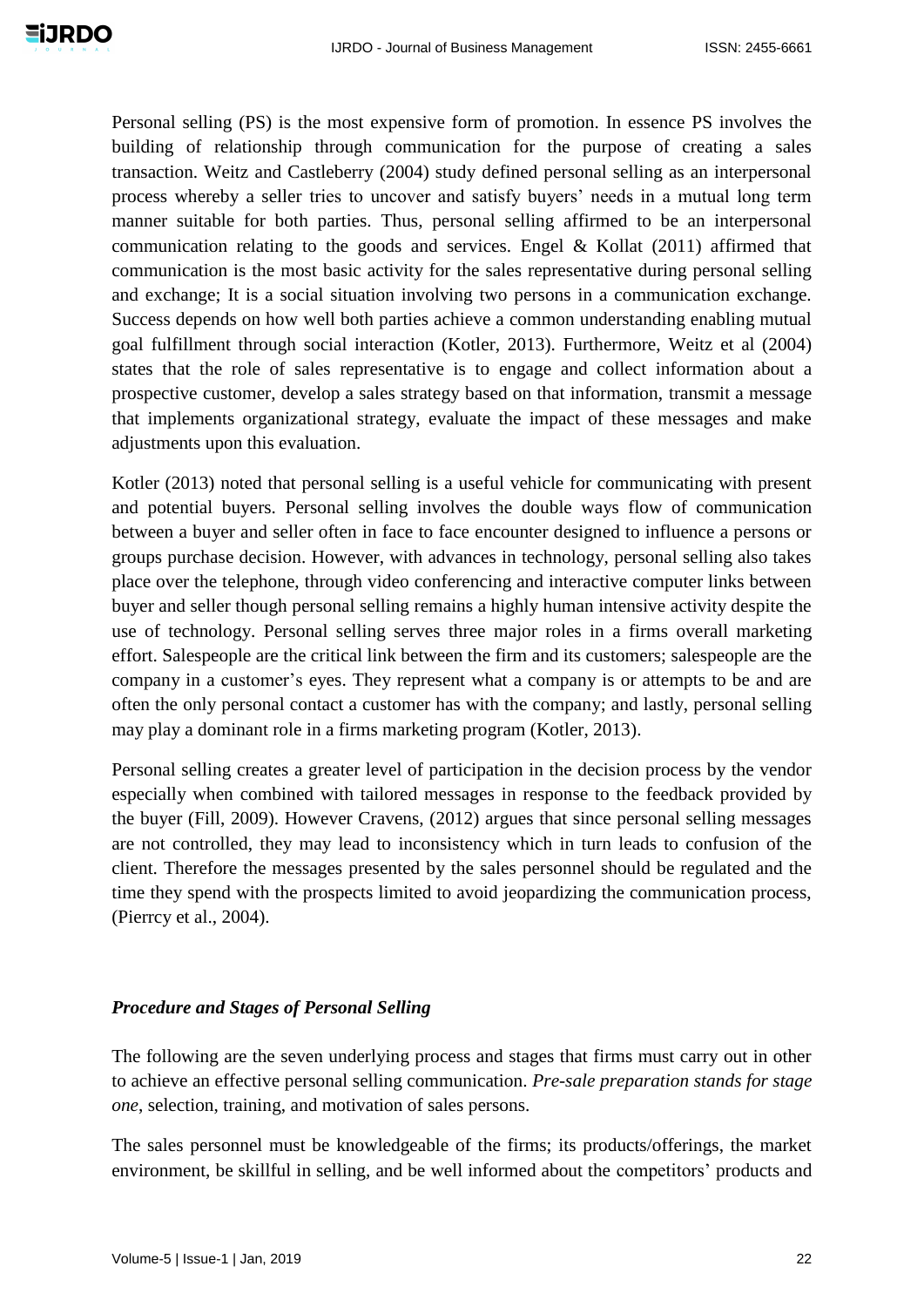the degree of competition. They should also be acquainted with the techniques of effective selling and the policies of the firm

*Prospecting/qualifying stands for stage two,* this entails finding and identifying prospects that need the product and possess the ability to make a purchase decision. For example, a child may be a prospect for a toy, but the qualified prospect is the parents who make the purchase decision.

*Approach stands for stage three,* the salesperson should approach the customer in a polite and dignified way. Sales personnel should make the customer feel that he/she is getting proper attention of the salesperson. The salesperson should be very careful in his approach as the first impression lasts for long.

*Presentation/Demonstration stands for stage four*: At this stage, the sales person actually gains customers attention and presents the products by describing or explaining its attributes and benefits to the prospect. However, selling products may require their demonstration/workings to the prospect in order to arouse interest and convince the prospects to make a decision. A good demonstration often results in sales decisions by prospects.

*Handling objectives stands for stage five*: The salesperson should clear all doubts and objections without entering into controversy and without losing his temper. He/she must be articulate and possess the ability to convince and persuade the prospect. He should not lose patience if the prospect puts too many queries and takes time in arriving at any decision.

*Sales decision stands for stage six*: At this stage, the prospect makes a decision to buy or not to buy. However, the sales person could guide but not cajole the prospect to make the decision. He should assure the customer that he has made the right choice if he/she chooses to buy. But if the prospect closed the sales by not buying, the sales person could politely request a repeat visit at his/her convenience.

*After sales activities stands for stage seven*: At this stage, the sales person investigates if the customer was satisfied with the purchase/decision. On the other hand, prospects are revisited to enhance sales probably at subsequent visits. It helps to secure repeat sales, to identify additional prospects and to evaluate salesman effectiveness.

# *The role of personal selling to organizations*

The impact of personal selling on the productivity of an organization cannot be underestimated. Personal selling is the personal contact with one or more purchase for the purpose of making a sale. Personal selling is more persuasive among the marketing communication mix element. Personal selling (service selling) task is to consolidate existing customers, to preserve and expand the volume of business these customers do and maintain inertia in the buyer-seller exchange relationship. It is an interpersonal, face-to-face interaction for the purpose of creating, modifying, exploiting or maintaining a mutually beneficial exchange relationship. It involves direct face-to-face contact and thus the only promotional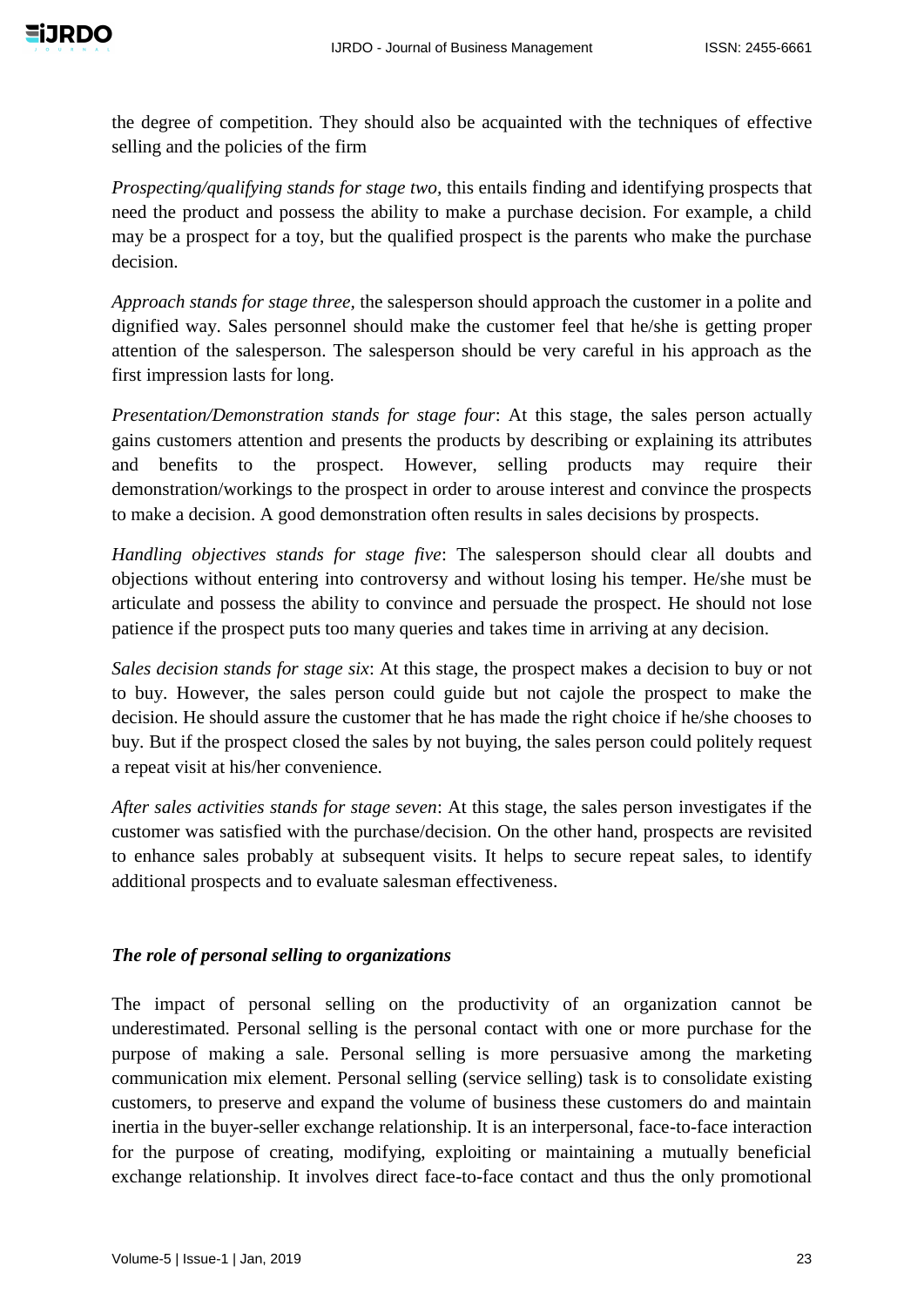tool that can encourage and make use of on-the-spot consumer reaction. Personal selling is the process of assisting and / or persuading a prospective customer to buy a product or service or to act favorably upon an idea that has commercial significance to the seller (Donaldson, 1995; Agbonifoh et al., 2002).

Donaldson (1995) opined that the role of personal selling has two interrelated function information and persuasion. The information role is part of a two-way process whereby information about the company's product or offer needs to be communicated to existing and potential customers and, in the reverse direction, customers' needs are correctly interpreted and understood by management. Salespersons impact knowledge about the product or serve which provides benefits to customers and also a range of information on promotional support, finance, technical advice, service and other elements which contribute to customer satisfaction. Salespersons are also the face-to-face contact between purchasers and the company and for good reason are referred to as the eyes and ears of the organization.

The second role of personal selling is the persuasive nature of personal selling. Identifying customers' needs and market opportunities can never be overstated. Nevertheless, in competitive markets (manufacturing industry) prospective customers are usually faced with an abundance of choice. Customers/purchasers will have to be convinced that their needs have been correctly identified by the company and that the offer provides benefits over any other firm. Personal selling remains an essential marketing tool in convincing customers to patronizing a firms offering. Personal selling plays a key role in the marketplace and for the organization.

#### *Personal selling and sales/profitability volume of a firm*

According to Smith and Harrison (1996) and Bubnjevic (2011), a cordial seller-buyer relationship enhances sales. Sales volume is the profit a firm gets in activities/operation over a period of time. Knowing customers' needs and providing same would create customer value and firms profitability. Personal selling as a two way communication process creates direct face to face contacts between sellers and buyers, as well as facilitate quick customer response. Personal selling to a large extent directly increases the sales volume of a firm. Thus, game pricing theory considered as the core theoretical framework for this study.

#### **Game Pricing Theory as the Theoretical Framework**

The core theory of emphasis was the game pricing theory, the theory is based on the premise of parties' interaction and since personal selling involves parties' communication and interaction it therefore prompted the need of this theory. However, detailed description of this theory is given below: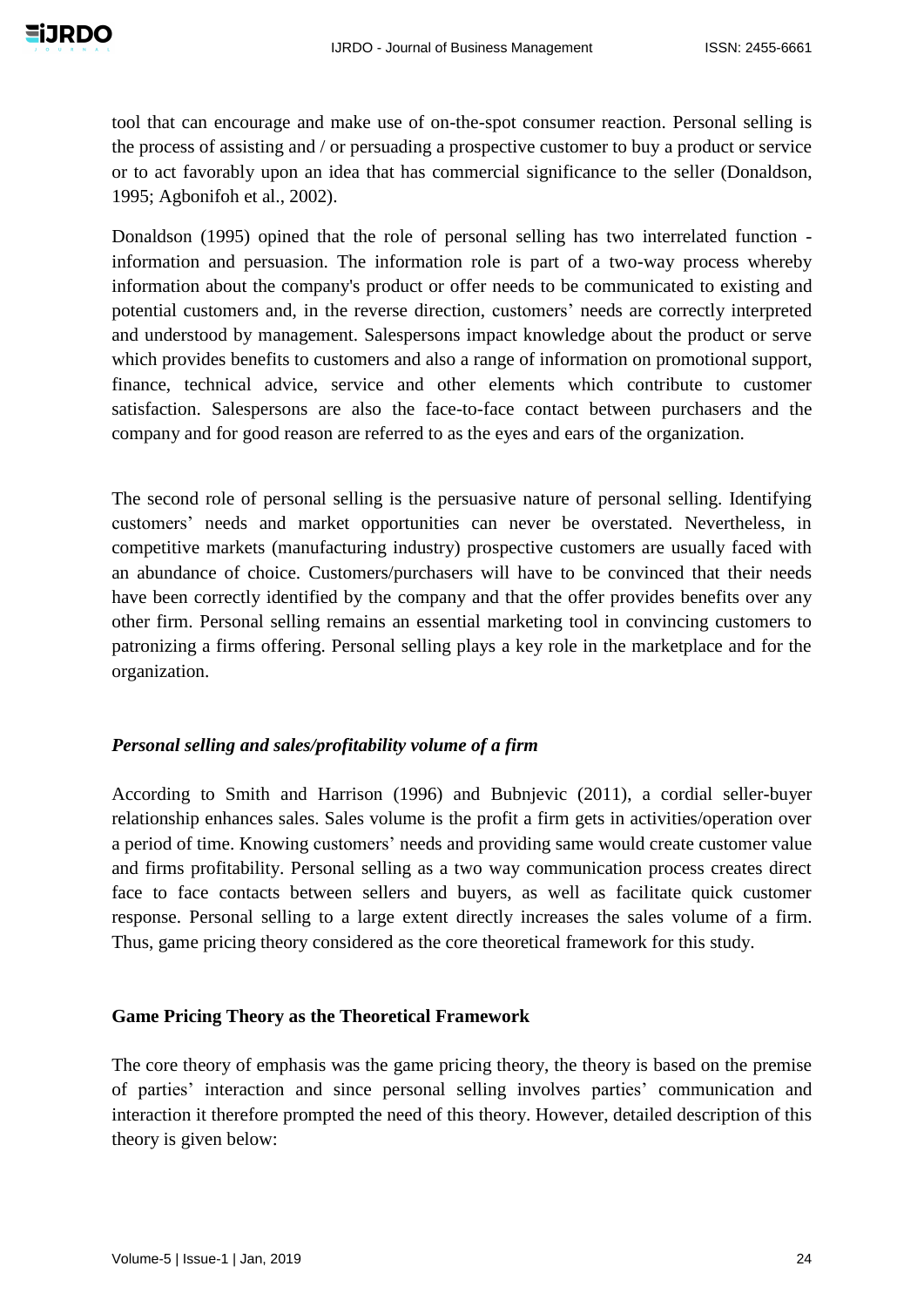

According to Ezeudu (2005), it is a collection of tools for predicting outcomes of a group of interacting agents where an action of a single agent directly affects the payoff of other participating agents. It is the study of multi-person decision problems (Gibbons 1992). It could also be referred to as a bag of analytical tools designed to help us understand the phenomena that we observe when decision-makers interact (Osborne and Rubinstein 1994). Myerson (1997) defines it as the study of mathematical models of conflict and cooperation between intelligent rational decision-makers.

Game pricing theory studies interactive decision-making. There are two key assumptions underlying this theory: Each player in the market acts on self-interest. They pursue welldefined exogenous objectives; i.e., they are rational. They understand and seek to maximize their own payoff functions. *First assumption stated that each player in the market acts on self-interest. They pursue well-defined exogenous objectives; i.e., they are rational. They understand and seek to maximize their own payoff functions. The second Assumption related plan of action strategy which stated that a player considers the potential responses/reactions of other players. She takes into account her knowledge or expectations of other decision makers behavior; i.e., the reasons strategically.* 

A game describes a strategic interaction between the players, where the outcome for each player depends upon the collective actions of all players involved (Bolton and Lemon 1999). In accordance to the literature reviewed and theoretical framework aforementioned proposed objectives, research and hypotheses of this study.

## **Purpose and Objectives of the Study**

The main purpose of the study was to examine the effect of personal selling and marketing on firm sales growth using PZ Nigeria PLC and Dangote Nigeria PLC as a study. However, the following are the specific objectives of this study; to investigate if personal selling has an impact on organizational sales volume and to examine if personal selling influence customers demand for product.

## **Research Questions**

The following are the main research questions that must be asked in other for the stated objectives above to be achieved; does personal selling has an impact on organizational sales volume and does personal selling influence customers demand for product?

#### **Research Hypotheses**

The following are the hypothetical statement of the study; hypothesis one (H01) personal selling does not have an impact on organizational sales volume and hypothesis two (H02)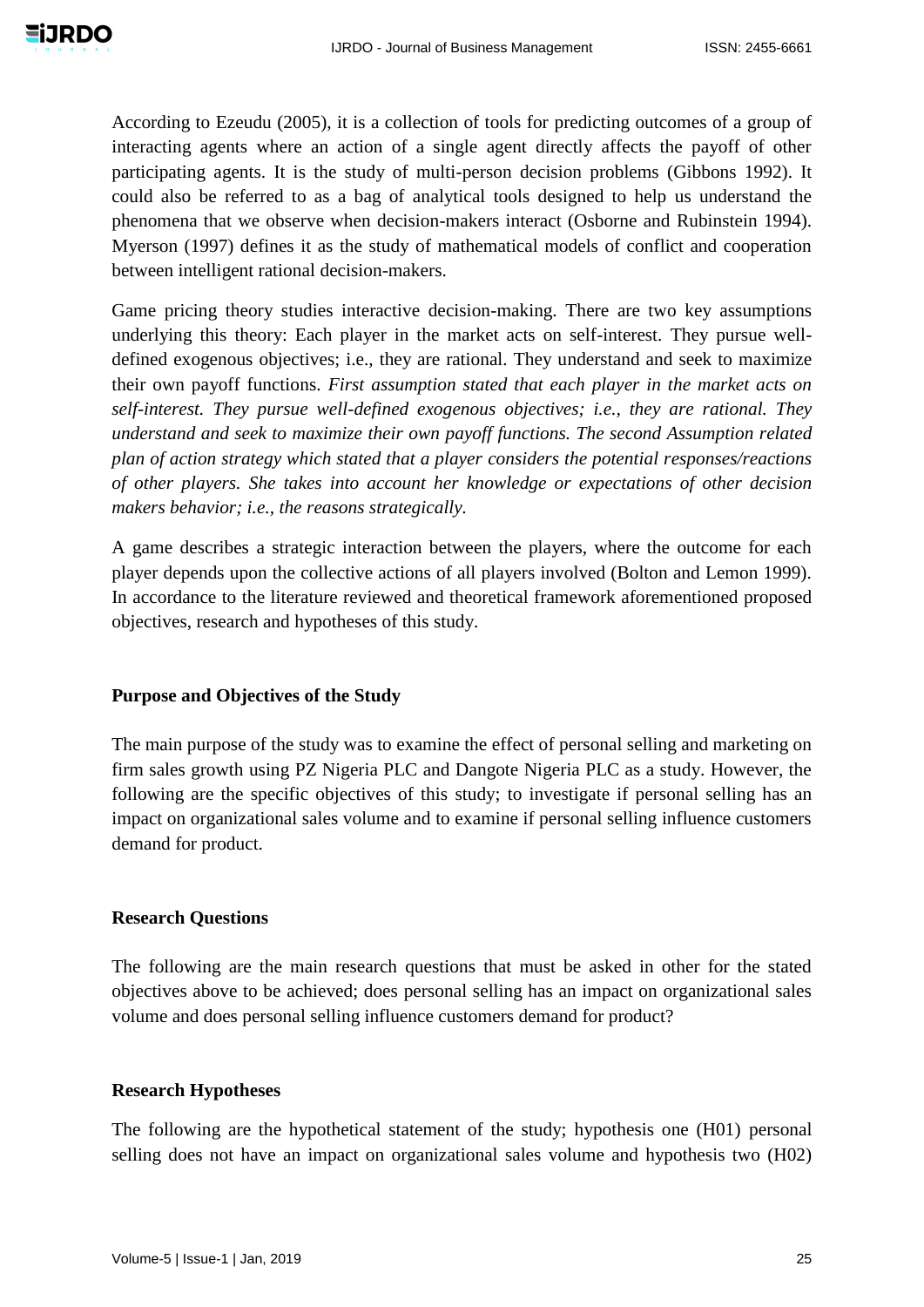personal selling does not influence customers demand for a product. These are subject to data analysis.

## **Methodology**

This is a descriptive research design and convenience sampling technique in this study considered suitable towards the stated objectives (Solomon et al., 2014; Endozo, 2013). The target population of this study comprises of the general customers of PZ and Dangote Plc operating within Ogun state, Nigeria. Thus, role of personal selling on firm sales volume and its application are relevant at this level prompting the choice of the population. However, questionnaire amounted to 100 distributed to the targeted distributors in Ogun state, Nigeria.

The qualitative data collection aspect of this study involve personal interview some PZ and Dangote sole distributors in Lagos Island Nigeria, meanwhile. The quantitative related to adopted and modified questionnaire generated from the literature reviewed. The questionnaire received coded and edited for completeness and consistency.

Coded and edited data analyzed by employing descriptive statistics and inferential analysis using statistical package for social science (SPSS) version 20 adopted as in studies (Oluyinka, 2016; Hair et al., 2012)data examination carried to check the distribution, cronbach alpha of this study above 0.7 threshold (Hair et al., 2012). This technique gives simple summaries about sample data and present quantitative descriptions in a manageable form (Gupta, 2004), combination of simple graphics analysis, descriptive statistics form the basis of virtually every quantitative analysis to data (Kothari, 2004; Oluyinka, 2016). The significance testing was done at 5% level of significance and SPSS was used for this purpose. Thus, data presented in form of frequency percent valid percent and cumulative percent tables for easier understanding.

#### **Findings**

A total of 100 Questionnaires (representing 100%) were distributed, in which 98 was returned, a percentage of which is 98%.

#### *Demographic Information*

This study was dominated by female distributors, a number of 43 PZ distributors outlets and a number of 46 Dangote distributor outlets. These make a total of number of 98 respondents for this study. This result seems bias, but the act is that women are the mostly business in relation to distribution channel and marking of any product (Porter & Kramer2011).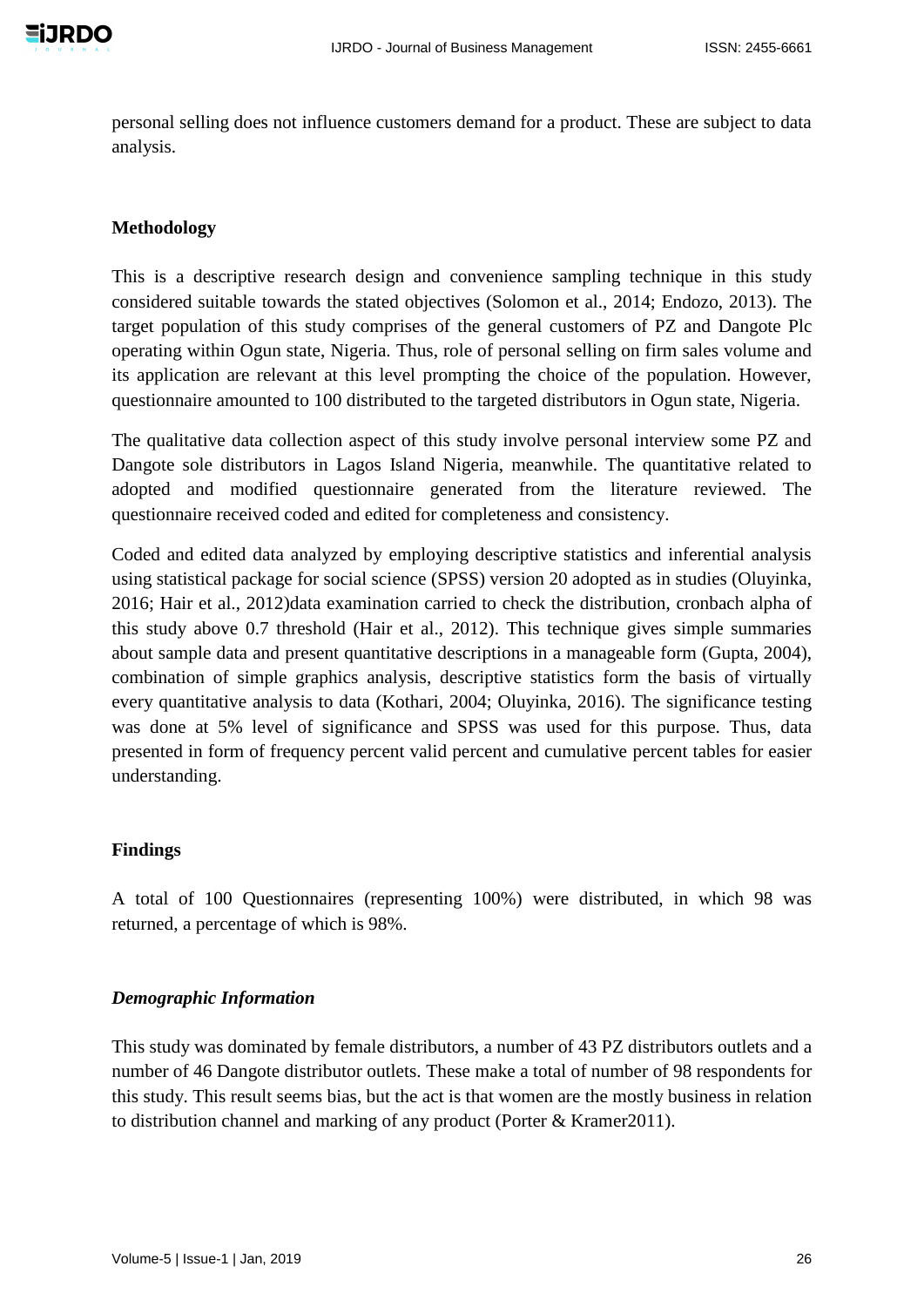## **Personal selling in the relationship between the company and customers**

Thus, reported aforementioned shown in table 1 of this study.

**Table 1: Personal selling brings about close relationship between the company and customers**

|      |                        | Frequenc | Percen | <b>Valid Percent</b> | <b>Cumulative Percent</b> |
|------|------------------------|----------|--------|----------------------|---------------------------|
|      |                        | V        |        |                      |                           |
| Vali | <b>Strongly Agreed</b> | 25       | 25.5   | 25.5                 | 25.5                      |
| d    | Agreed                 | 25       | 25.5   | 25.5                 | 51.0                      |
|      | Undecided              | 24       | 24.5   | 24.5                 | 75.5                      |
|      | Disagreed              | 12       | 12.2   | 12.2                 | 87.8                      |
|      | Strongly               | 12       | 12.2   | 12.2                 | 100.0                     |
|      | Disagreed              |          |        |                      |                           |
|      | Total                  | 98       | 100.0  | 100.0                |                           |

The table 1 of this study shows that 25.5% of the respondents strongly agreed that Personal Selling brings about close relationship between the company and customers, 25.5% of the respondents agreed to the contrary, 24.5% of the respondents are unsure, 12.2% of the respondents disagreed to the subjected matter and 12.2% of the respondents strongly disagreed. This implies that majority of the respondents strongly agreed as well as agreed that Personal Selling brings about close relationship between the company and customers.

*Personal selling increases firms profit***,** reported aforementioned shown in table 2 of this study.

|       |                           | Frequency | Percent | <b>Valid Percent</b> | Cumulative |
|-------|---------------------------|-----------|---------|----------------------|------------|
|       |                           |           |         |                      | Percent    |
|       | <b>Strongly Agreed</b>    | 16        | 16.3    | 16.3                 | 16.3       |
|       | Agreed                    | 45        | 45.9    | 45.9                 | 62.2       |
| Valid | Undecided                 | 17        | 17.3    | 17.3                 | 79.6       |
|       | Disagreed                 | 10        | 10.2    | 10.2                 | 89.8       |
|       | <b>Strongly Disagreed</b> | 10        | 10.2    | 10.2                 | 100.0      |
|       | Total                     | 98        | 100.0   | 100.0                |            |

**Table 2: Personal selling is a direct strategy of increasing firms profitability**

Table 2 of this study shows that 16.3% of the respondents strongly agreed that Personal Selling is a direct strategy of increasing firms profitability, 45.9% of the respondents agreed to the contrary, 17.3% of the respondents are unsure, 10.2% of the respondents disagreed to the subjected matter and 10.2% of the respondents strongly disagreed. This implies that majority of the respondents agreed that Personal Selling is a direct strategy of increasing firms profitability.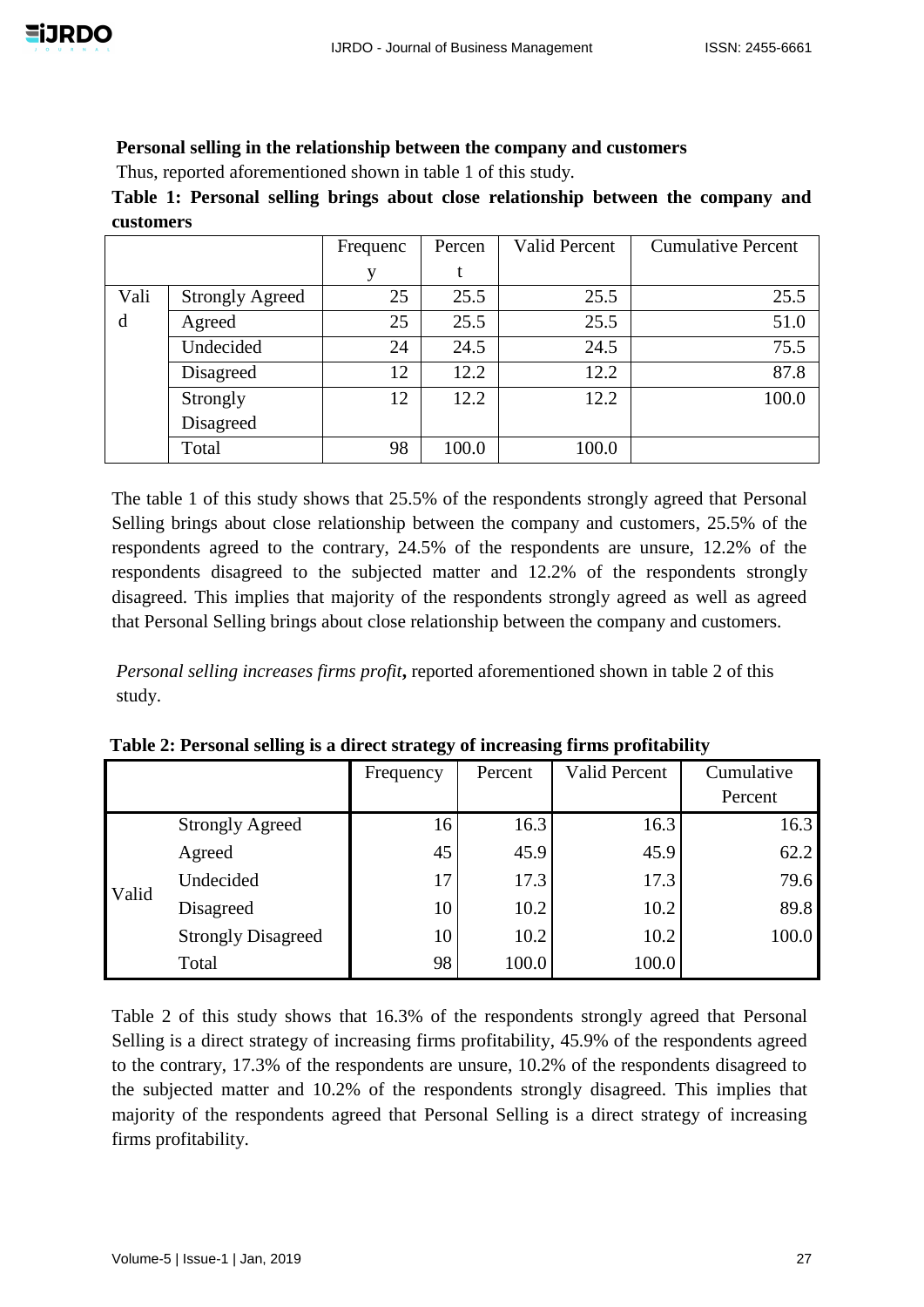*Personal selling influences sales volume and revenue of an organization,* reported aforementioned shown in table 3 of this study.

|       |                           | Frequency | Percent | <b>Valid Percent</b> | Cumulative |
|-------|---------------------------|-----------|---------|----------------------|------------|
|       |                           |           |         |                      | Percent    |
|       | <b>Strongly Agreed</b>    | 22        | 22.4    | 22.4                 | 22.4       |
|       | Agreed                    | 36        | 36.7    | 36.7                 | 59.2       |
| Valid | Undecided                 | 15        | 15.3    | 15.3                 | 74.5       |
|       | Disagreed                 | 14        | 14.3    | 14.3                 | 88.8       |
|       | <b>Strongly Disagreed</b> | 11        | 11.2    | 11.2                 | 100.0      |
|       | Total                     | 98        | 100.0   | 100.0                |            |

**Table 3: Personal selling influenced on sales volume and revenue of an organization**

Furthermore, table 3 of this study shows that 22.4% of the respondents strongly agreed that Personal Selling has a direct influenced on sales volume and revenue of an organization, 36.7% of the respondents agreed to the contrary, 15.3% of the respondents are unsure, 14.3% of the respondents disagreed to the subjected matter and 11.2% of the respondents strongly disagreed. This implies that majority of the respondents agreed that Personal Selling has a direct influenced on sales volume and revenue of an organization.

*Personal selling influences customers products intention*, reported aforementioned shown in table 4 of this study.

|       |                           | Frequency | Percent | <b>Valid Percent</b> | Cumulative |
|-------|---------------------------|-----------|---------|----------------------|------------|
|       |                           |           |         |                      | Percent    |
|       | <b>Strongly Agreed</b>    | 30        | 30.6    | 30.6                 | 30.6       |
|       | Agreed                    | 34        | 34.7    | 34.7                 | 65.3       |
| Valid | Undecided                 | 19        | 19.4    | 19.4                 | 84.7       |
|       | Disagreed                 |           | 9.2     | 9.2                  | 93.9       |
|       | <b>Strongly Disagreed</b> | 6         | 6.1     | 6.1                  | 100.0      |
|       | Total                     | 98        | 100.0   | 100.0                |            |

**Table 4: Personal selling influences customers products intention**

Nevertheless, table 4 of this study displayed that 30.6% of the respondents strongly agreed that Personal Selling influences customers' products intention, 34.7% of the respondents agreed to the contrary, 19.4% of the respondents are unsure, 9.2% of the respondents disagreed to the subjected matter and 6.1% of the respondents strongly disagreed. This implies that majority of the respondents agreed that Personal Selling influences customers products intention

*Personal selling is an effective communication tool that maybe used by marketers,* reported aforementioned shown in table 5 of this study.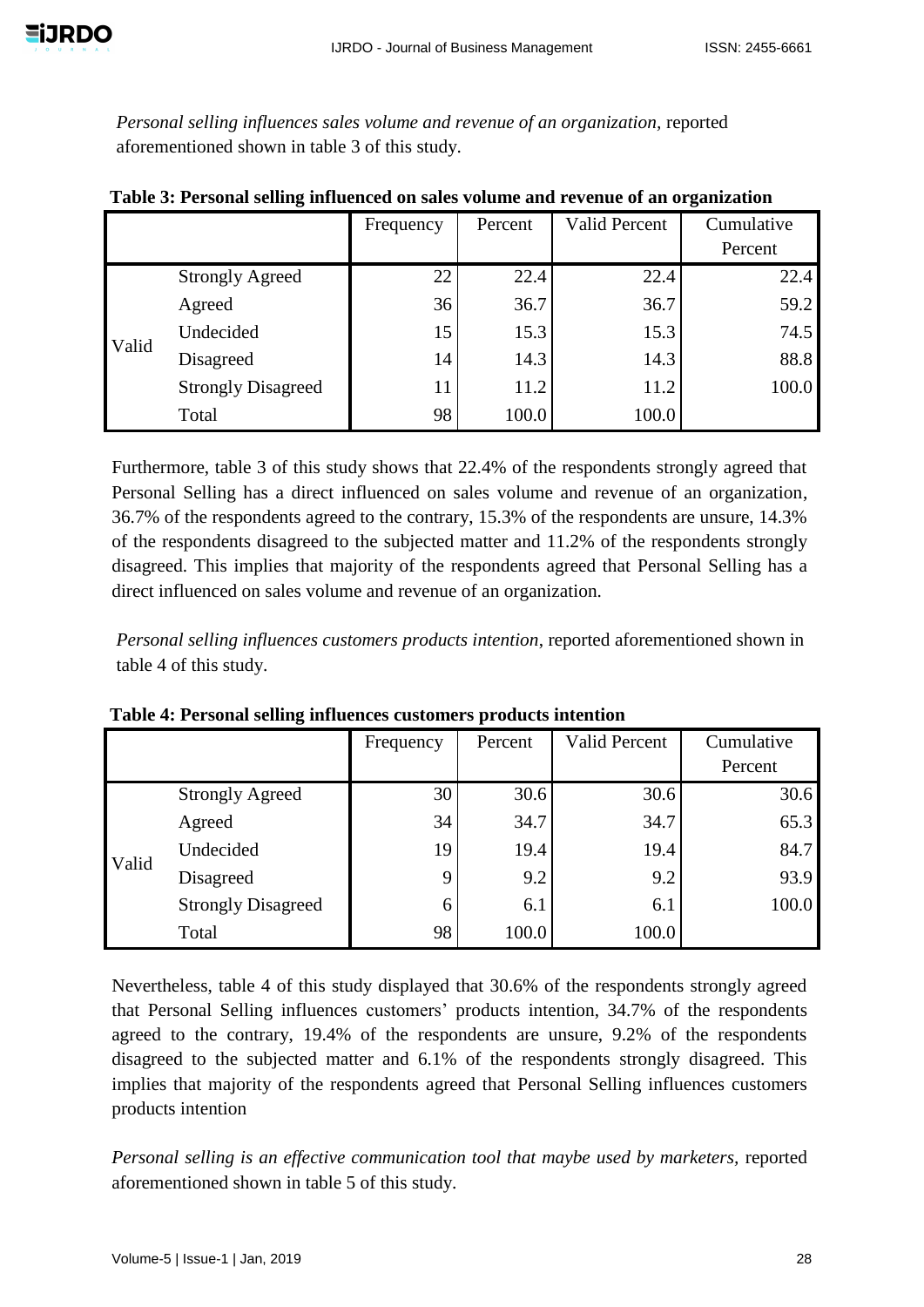|       |                           | Frequency | Percent | <b>Valid Percent</b> | Cumulative |
|-------|---------------------------|-----------|---------|----------------------|------------|
|       |                           |           |         |                      | Percent    |
|       | <b>Strongly Agreed</b>    | 26        | 26.5    | 26.5                 | 26.5       |
|       | Agreed                    | 44        | 44.9    | 44.9                 | 71.4       |
| Valid | Undecided                 | 8         | 8.2     | 8.2                  | 79.6       |
|       | Disagreed                 | 10        | 10.2    | 10.2                 | 89.8       |
|       | <b>Strongly Disagreed</b> | 10        | 10.2    | 10.2                 | 100.0      |
|       | Total                     | 98        | 100.0   | 100.0                |            |

**Table 5: Personal Selling is an effective communication tool that maybe used by marketers.**

In addition, table 5 of this study shows that 26.5% of the respondents strongly agreed that Personal Selling is an effective communication tool that is used by marketers, 44.9% of the respondents agreed to the contrary, 8.2% of the respondents are unsure, 10.2% of the respondents disagreed to the subjected matter and 10.2% of the respondents strongly disagreed. This implies that majority of the respondents agreed that Personal Selling is an effective communication tool that is used by marketers.

*Word of Mouth (WOM) is an effective element when carrying out personal selling, reported* aforementioned shown in table 6 of this study.

**Table 6: Word of Mouth (WOM) is an effective element when carrying out personal selling**

|       |                           | Frequency | Percent | <b>Valid Percent</b> | Cumulative |
|-------|---------------------------|-----------|---------|----------------------|------------|
|       |                           |           |         |                      | Percent    |
|       | <b>Strongly Agreed</b>    | 40        | 40.8    | 40.8                 | 40.8       |
|       | Agreed                    | 32        | 32.7    | 32.7                 | 73.5       |
| Valid | Undecided                 |           | 9.2     | 9.2                  | 82.7       |
|       | Disagreed                 | 11        | 11.2    | 11.2                 | 93.9       |
|       | <b>Strongly Disagreed</b> | 6         | 6.1     | 6.1                  | 100.0      |
|       | Total                     | 98        | 100.0   | 100.0                |            |

Hence, table 6 of this study shows that 40.8% of the respondents strongly agreed that Word of Mouth (WOM) is an effective element when carrying out personal selling, 32.7% of the respondents agreed to the contrary, 9.2% of the respondents are unsure, 11.2% of the respondents disagreed to the subjected matter and 6.1% of the respondents strongly disagreed. This implies that majority of the respondents strongly agreed that Word of Mouth (WOM) is an effective element when carrying out personal selling.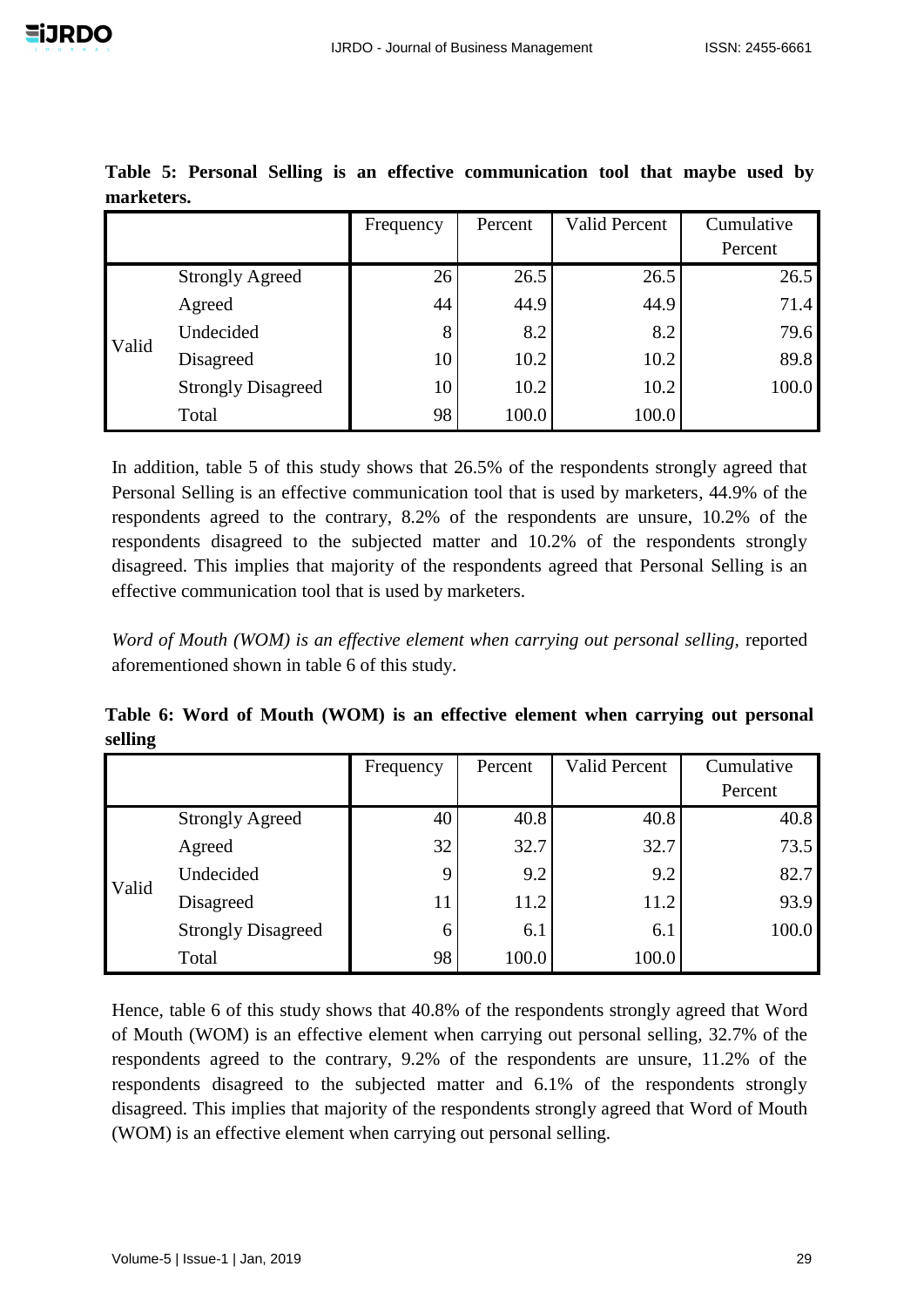*Understanding the products and its respective function is essential when carrying out personal selling,* reported aforementioned shown in table 7 of this study.

| Table 7: Understanding products and its respective function is essential when carrying |  |  |  |  |
|----------------------------------------------------------------------------------------|--|--|--|--|
| out personal selling                                                                   |  |  |  |  |

|       |                           | Frequency | Percent | <b>Valid Percent</b> | Cumulative |
|-------|---------------------------|-----------|---------|----------------------|------------|
|       |                           |           |         |                      | Percent    |
|       | <b>Strongly Agreed</b>    | 40        | 40.8    | 40.8                 | 40.8       |
|       | Agreed                    | 27        | 27.6    | 27.6                 | 68.4       |
| Valid | Undecided                 |           | 9.2     | 9.2                  | 77.6       |
|       | Disagreed                 | 12        | 12.2    | 12.2                 | 89.8       |
|       | <b>Strongly Disagreed</b> | 10        | 10.2    | 10.2                 | 100.0      |
|       | Total                     | 98        | 100.0   | 100.0                |            |

Thus, a 40.8% of the respondents strongly agreed that Understanding the products and its respective function is essential when carrying out personal selling, 27.6% of the respondents agreed to the contrary, 9.2% of the respondents are unsure, 12.2% of the respondents disagreed to the subjected matter and 10.2% of the respondents strongly disagreed reported in the table 7 of this study shows. This implies that majority of the respondents strongly agreed that Understanding the products and its respective function is essential when carrying out personal selling.

*Personal Selling should be Periodically Review through feedback from sales representatives and customers,* reported aforementioned shown in table of this study.

|  |                                |  | Table 8: Personal selling should be periodically review via feedback (sales |  |  |
|--|--------------------------------|--|-----------------------------------------------------------------------------|--|--|
|  | representatives and customers) |  |                                                                             |  |  |

|       |                           | Frequency | Percent | <b>Valid Percent</b> | Cumulative |
|-------|---------------------------|-----------|---------|----------------------|------------|
|       |                           |           |         |                      | Percent    |
|       | <b>Strongly Agreed</b>    | 26        | 26.5    | 26.5                 | 26.5       |
|       | Agreed                    | 28        | 28.6    | 28.6                 | 55.1       |
| Valid | Undecided                 | 11        | 11.2    | 11.2                 | 66.3       |
|       | Disagreed                 | 19        | 19.4    | 19.4                 | 85.7       |
|       | <b>Strongly Disagreed</b> | 14        | 14.3    | 14.3                 | 100.0      |
|       | Total                     | 98        | 100.0   | 100.0                |            |

This study suggested 26.5% of the respondents strongly agreed that personal selling should be periodically review through feedback from sales representatives and customers, 28.6% of the respondents agreed to the contrary, 11.2% of the respondents are unsure, 19.4% of the respondents disagreed to the subjected matter and 14.3% of the respondents strongly disagreed in table 8 of this study. This implies that majority of the respondents agreed that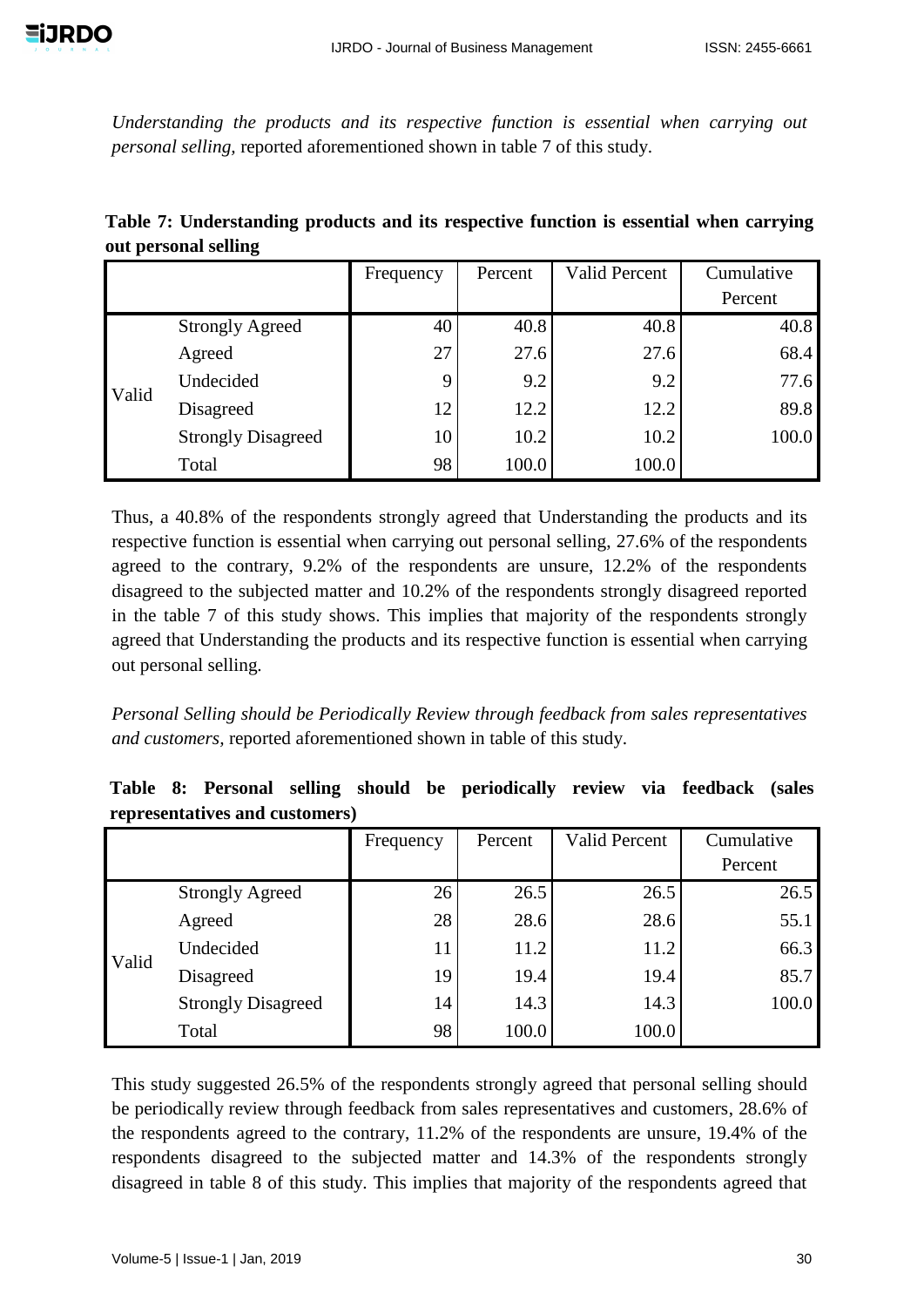Personal Selling Should be Periodically Review through feedback from sales representatives and customers.

## **Test of Hypotheses**

## *Decision Rule*

The hypotheses to be tested in this research are tested with the aid of Chi-Square test statistic at appropriate degree of freedom and 5% level of significance; this was done through Statistical Package for Social Science (SPSS) Version 21. The decision rule is to accept the alternative hypothesis  $(H_1)$  if the Pearson Chi-Square Value is greater than the Sig Value. Details reported in table 9 of this study

**Hypothesis one (H01:** Personal selling does not have an impact on organizational sales volume

**Table 9: Chi-Square Tests**

|                              | Value             | Df  | Asymp. Sig. (2-sided) |
|------------------------------|-------------------|-----|-----------------------|
| Pearson Chi-Square           | $341.075^{\rm a}$ | 117 | .000                  |
| Likelihood Ratio             | 262.081           | 117 | .000                  |
| Linear-by-Linear Association | 48.358            |     | .000                  |
| N of Valid Cases             | 98                |     |                       |

**Decision:** If P-value is equal or greater than Sig value, we reject Null and accept alternative hypothesis. Since the P-value is greater than Sig value  $(341.075 > 0.000)$  we reject null hypothesis and accept alternative hypothesis which stated that personal selling has an impact on organizational sales volume. Thus, details reported in table 10 of this study hypothesis two.

**Hypothesis two (H02:** Personal Selling does not influence customers demand for a product). **Table 10: Chi-Square Tests**

|                              | Value                | Df  | Asymp. Sig. (2-sided) |
|------------------------------|----------------------|-----|-----------------------|
| Pearson Chi-Square           | 497.734 <sup>a</sup> | 143 | .000                  |
| Likelihood Ratio             | 312.828              | 143 | ا 000.                |
| Linear-by-Linear Association | 33.192               |     | .000                  |
| N of Valid Cases             | 98                   |     |                       |

a. 168 cells (100.0%) have expected count less than 5. The minimum expected count is .06.

**Decision:** If P-value is equal or greater than Sig value, we reject Null and accept alternative hypothesis. Since the P-value is greater than Sig value (497.734>0.000) we reject null hypothesis and accept alternative hypothesis which stated that Personal Selling has an influence-customers demand for a product.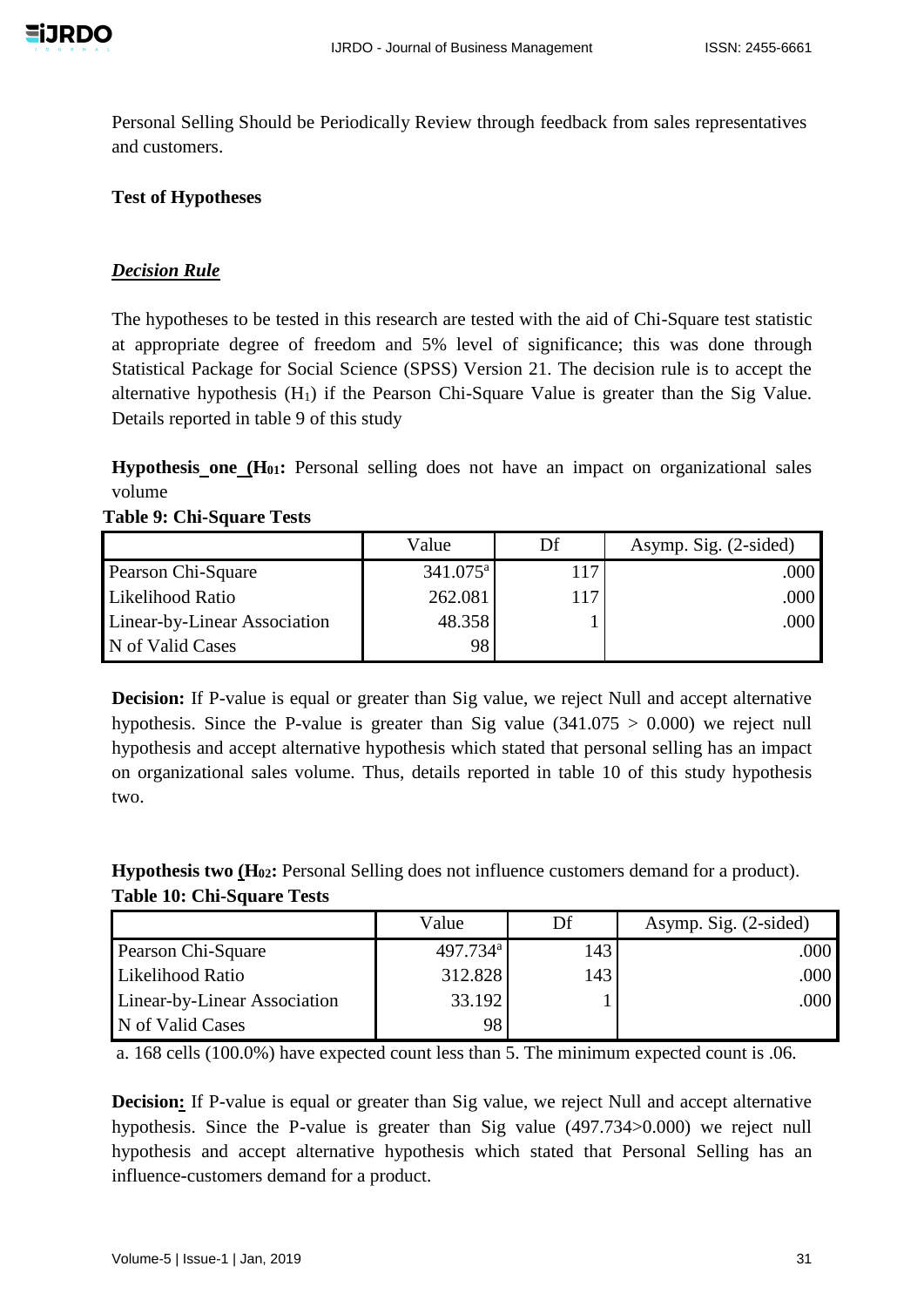#### **Discussion of Findings and Recommendation**

The study investigated the effect of personal selling on organizational sales volume, where in the result shows that there is a relationship between personal selling and organizational sales volume. This implies that personal selling when effectively carried out influences and boost the sales rate of an organization. By personal selling we imply the direct relationship between a sales representative and a customer, the intention of which is to communicate the existence of a product as well as its basic functions. This result therefore shows that when personal selling is in place, the customer intention tends to arouse thereby causing an impulse buying and this in turn increases organizational sales volume.

The second finding of the study shows that personal selling has an influence on customers demand for a product. This implies that when the sales representative of an organization is viable and competent, there is a positive increase in the demand of consumers. The term competency as used in this context indicates some basic attributes which are expected from a sale representative. To mention but a few, this attribute includes: Boldness, Neatness, Fluent Communication, and deep Knowledge about the products it self. This finding thus illustrates that when this is in place customers demand for a product tends to increase. It is therefore worthwhile that manufacturing organizations orientate each of their representatives so as to enable an upward push in the demand for a product.

#### **Scope and Limitation of the study**

The scope of the study covers the following variables: personal selling, organizational sales volume, customers demand, marketing mix and organizational profitability. The variables however covers the stated objectives above and the remaining variables are subject to discussion and review by past researchers.

Although business and other social sciences investigation strive to employ scientific tools and methods, even the very attempt is itself bedeviled by various kinds of problems: such problems limit the level of accuracy and reliability of the social scientist in any specific research endeavor.

A work of this kind of study certainly may have numerous set back and obstacles on its way, these include; time constrain circumstance, a study of this type maybe subjected years to put together, the luxury of such time was not there for the researcher, this certainly was a major constraint. Another noted limitation is h*uman complexities,* since there were complexities inherent in human nature; there is a limit to approximating scientific methods towards eliciting accurate response from people.

*Dearth of materials* maybe consider as another limitation of this study, though the topic is not a new one in the broad area of management, getting recent textbooks and other research materials like journals and periodicals that addressed the issue will be extremely difficult,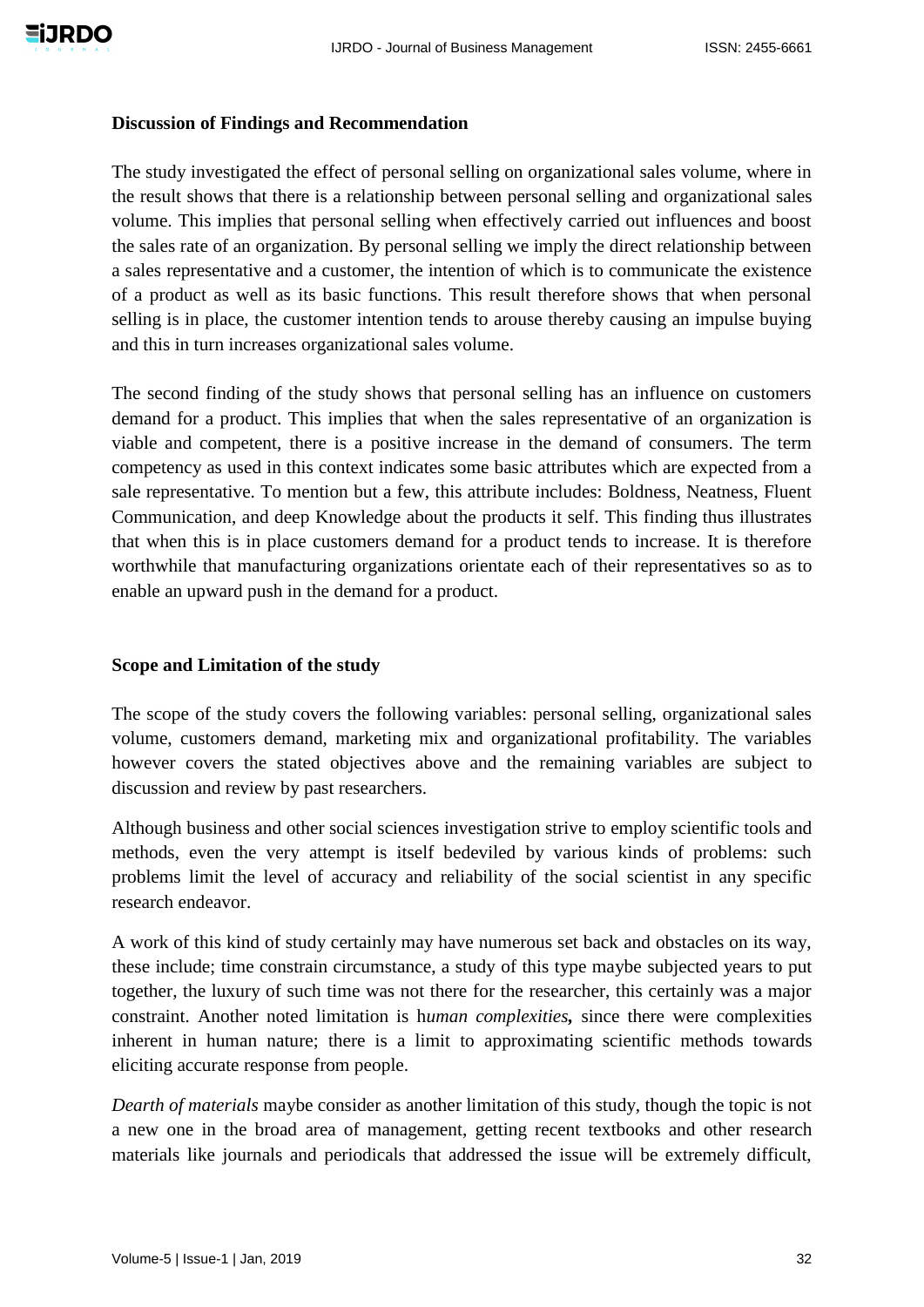based on this, the researcher sought solace in internet research which also had its attendant problems.

*Research method; this* study limited to convenience sampling technique for selecting respondents. This implies that respondents were selected based on chance selection. Though it will be simple to adopt but influential staff of the organization would be unable to be contacted as they may be unavailable and insistence on privacy. Also, the study to use a sample size of one-hundred (100) although this enable quicker collection of data, the opinions of some people are left untapped since they are not in the selected sample.

However, it should be stressed that these limitations and constraints do not devalue the research outcomes, but rather, indicate the need for additional research to be conducted in this area. Notwithstanding, the study put in place some measures which corrected the above deficiencies, such measures to be put in place include lenient attitude with respondents and proper analysis of the result obtained thereof.

## **Recommendation and Future study**

It is expected that a quality product cannot sell itself but through the aid of sales representative and personal selling a product can be sold to its peak. The following are recommended tips to aid in personal selling of an organization as well as increased sales volume i) Sales Representative of an organization should be well trained on what is expected from them on the job. This would enable them to be able to convince the customers as to why they need to purchase such a product. ii) Sales representative should be well motivated so as to avoid self-interest of representatives to increase price. iii) Quality and Standardization of Product should be imbedded on the product, this will influence the customers to purchase it and therefore, there will be increase in sales volume of the organization, and v) Product specification should be made available by the organization.

Since customer differs, then this study could be re-validated in different country, also method of research could be changed. Advanced analysis with AMOS and SmartPLS could be adopted in future studies.

## **Acknowledgement**

Ogun State Institute of Technology, Igbesa, Ogun State, Nigeria and Baliuag University, Bulacan, Philippines supports recognized.

## **Reference**

- Akinyi, W. (2011). A survey into Application of promotion elements by organizations in rural areas. Unpublished MBA project Maseno University.
- Bolton, R. N., and Lemon, K. N. (1999). A Dynamic Model Of Customers Usage Of Services: Usage As An Antecedent And Consequence Of Satisfaction; Journal of Marketing Research, 36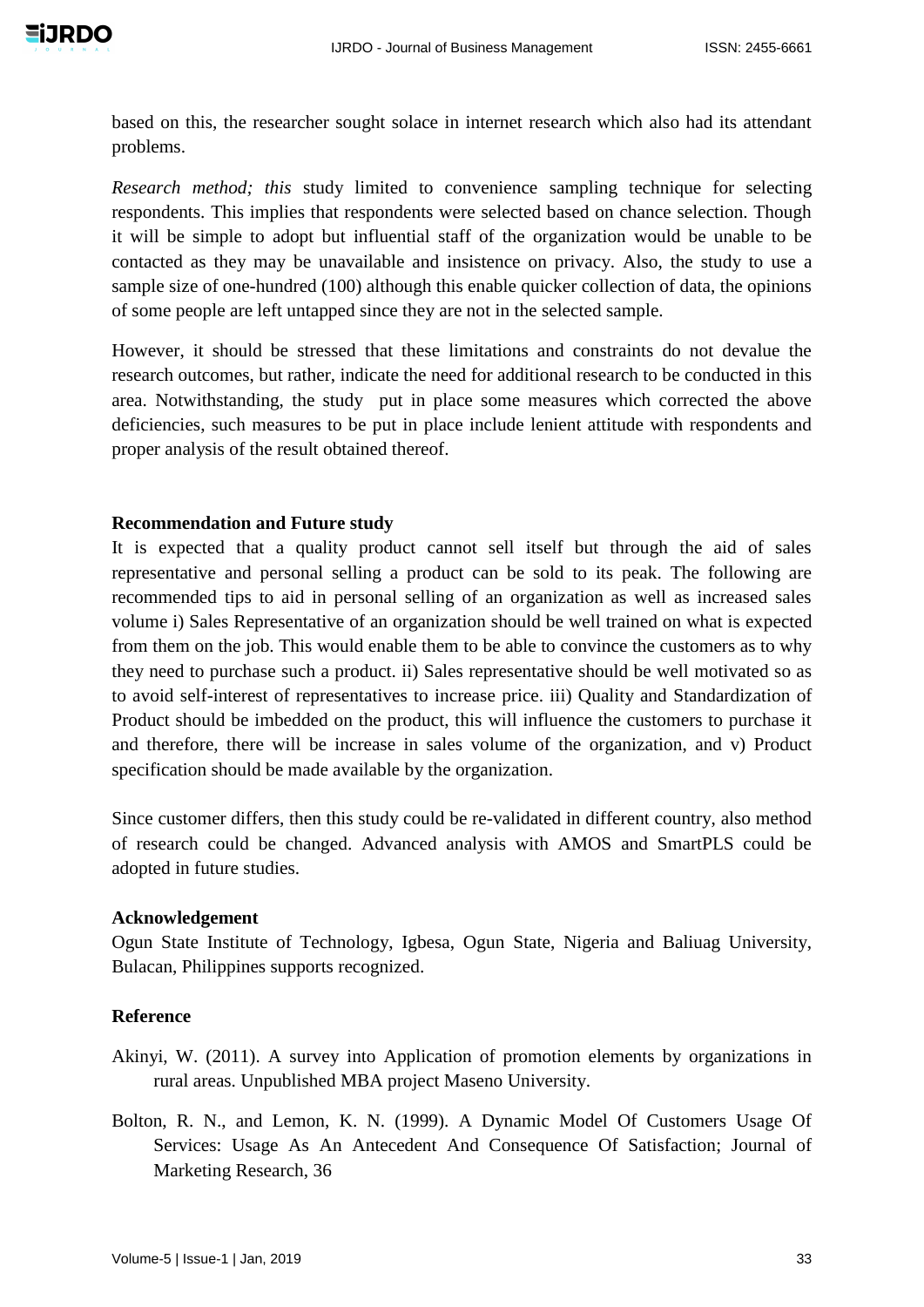- Bubnjevic, D. (2011), Position and role of personal selling in contemporary marketing management, International Symposium Engineering Management and Competitiveness, pp. 371-376 (June 24-25, 2011).
- Craven, D.W. (2012). Strategic marketing. 10th Ed. Homewood, IL: Irwin
- Diamantopoulos, D. (1991). Pricing: Theory and Evidence A Literature Review, In Baker, M.J. (Ed.). Perspectives on Marketing Management. Chichester: John Wiley & Sons
- Donaldson, B. (1995), Personal selling and sales management, in Barker, M.J. (Ed), Companion Encyclopedia of Marketing, Routledge, New York
- Doyle, P. and Stern, P. (2006), Marketing management and strategy, Pearson Education Limited, Harlow.
- Endozo‐Larce, a. Self‐Testing And Fitness Activities: An Instructional Modules for College AUF‐PE Students. In The Dubai International Conference In Higher Education 2013 (p. 292). Universal-Publishers.
- Engel, B. & Kollat, G (2011). Consumer Behavior. Hinsdale Illions: The Dry Press Reliable Publishers.
- Ezeudu, I. J. (2005). Principles Of Marketing, Cecta Nigeria Limited, Enugu, Nigeria.
- Fill, C. (2009). Marketing communication: interactivity communities
- Gibbons, R. (1992). Game Theory for Applied Economists, Princeton University Press, Princeton, NJ
- Hair, J. F., Sarstedt, M., Pieper, T. M., & Ringle, C. M. (2012). The use of partial least squares structural equation modeling in strategic management research: a review of past practices and recommendations for future applications. Long range planning, 45(5-6), 320-340.
- Kivuva, P.T. (2003). A case study on effect of promotional element on sales in service industries. Unpublished MBA project Kenyatta University.
- Kotler, P. & Armstrong. G. (2010). Principles of marketing. 13th Ed Pearson Publishers
- Musyoki, R. (2009). Factors influencing choice of promotional elements in an organization: A case of supermarkets in Nairobi CBD Unpublished MBA project Kenyatta University.
- Myerson, R. B. (1997). Game Theory: Analysis of Conflict. Harvard University Press, Cambridge, MA
- Oluyinka, s. a. (2016). The Role Of Trust As a Mediator In The Relationship Between Technology Factors And Intention To Accept Internet Banking In Nigeria (Doctoral Dissertation, Universiti Tun Hussein Onn Malaysia)